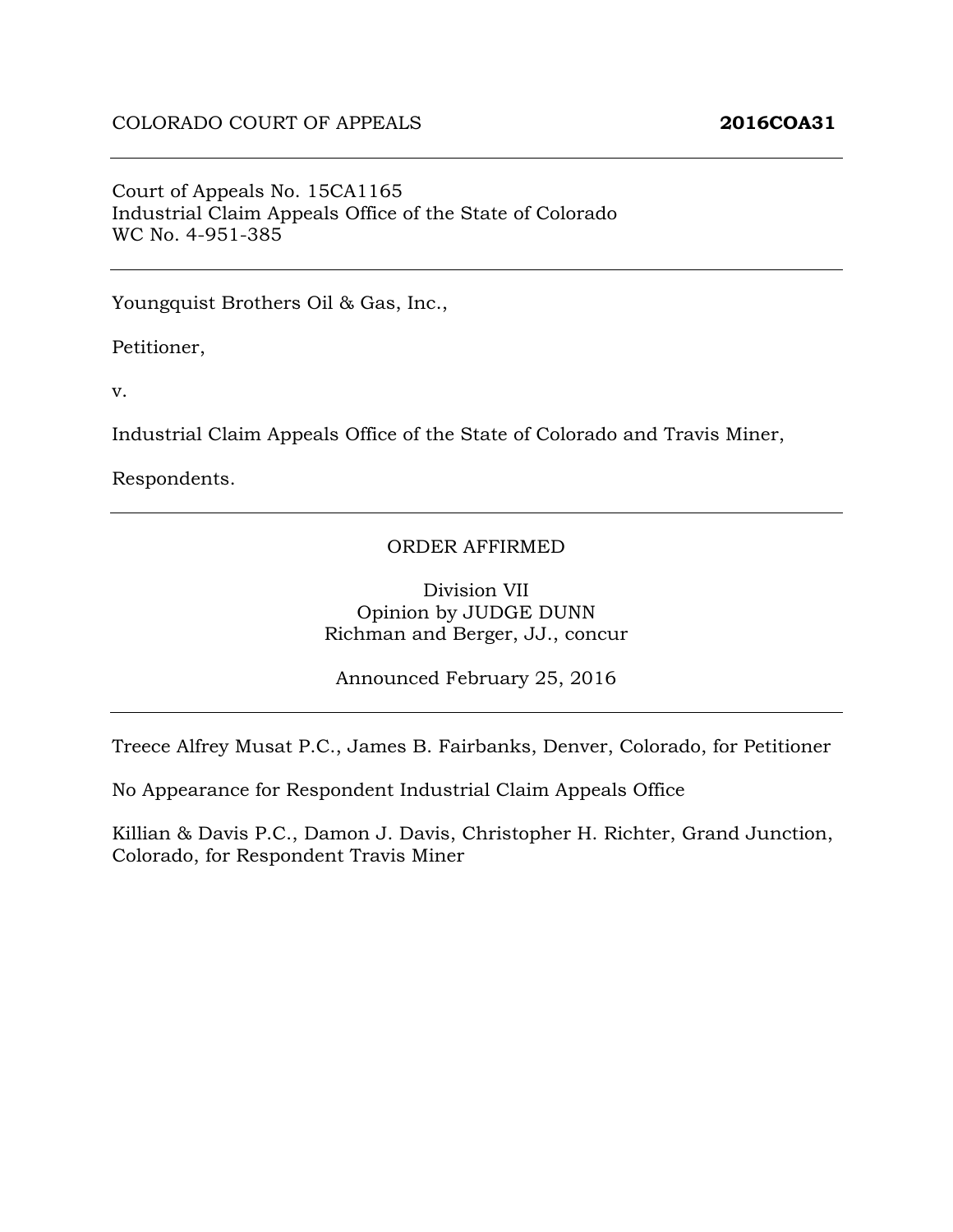- ¶ 1 Youngquist Brothers Oil & Gas, Inc., has no business operations in Colorado, but it recruits employees from Colorado to work on its North Dakota oil rigs. Within days of being hired, one of these Colorado recruits, Travis Miner, was injured in North Dakota while working on a Youngquist oil rig. Miner returned to Colorado and sought benefits under the Workers' Compensation Act of Colorado (Act), §§ 8-40-101 to 8-47-209, C.R.S. 2015.
- ¶ 2 The administrative law judge (ALJ) awarded Miner benefits, concluding he was hired in Colorado and suffered a compensable work-related injury. Because Youngquist did not carry Colorado workers' compensation insurance, the ALJ also imposed a fifty percent penalty against Youngquist. The Industrial Claim Appeals Panel (Panel) affirmed the ALJ's order.
- ¶ 3 Youngquist contends it is not subject to the Act and therefore the Panel's decision should be set aside. We disagree and affirm.

#### I. Background

¶ 4 Youngquist is an oil and gas company with operations in North Dakota. It hires workers nationally and internationally, but primarily from Texas, Oklahoma, Indiana, and Colorado. It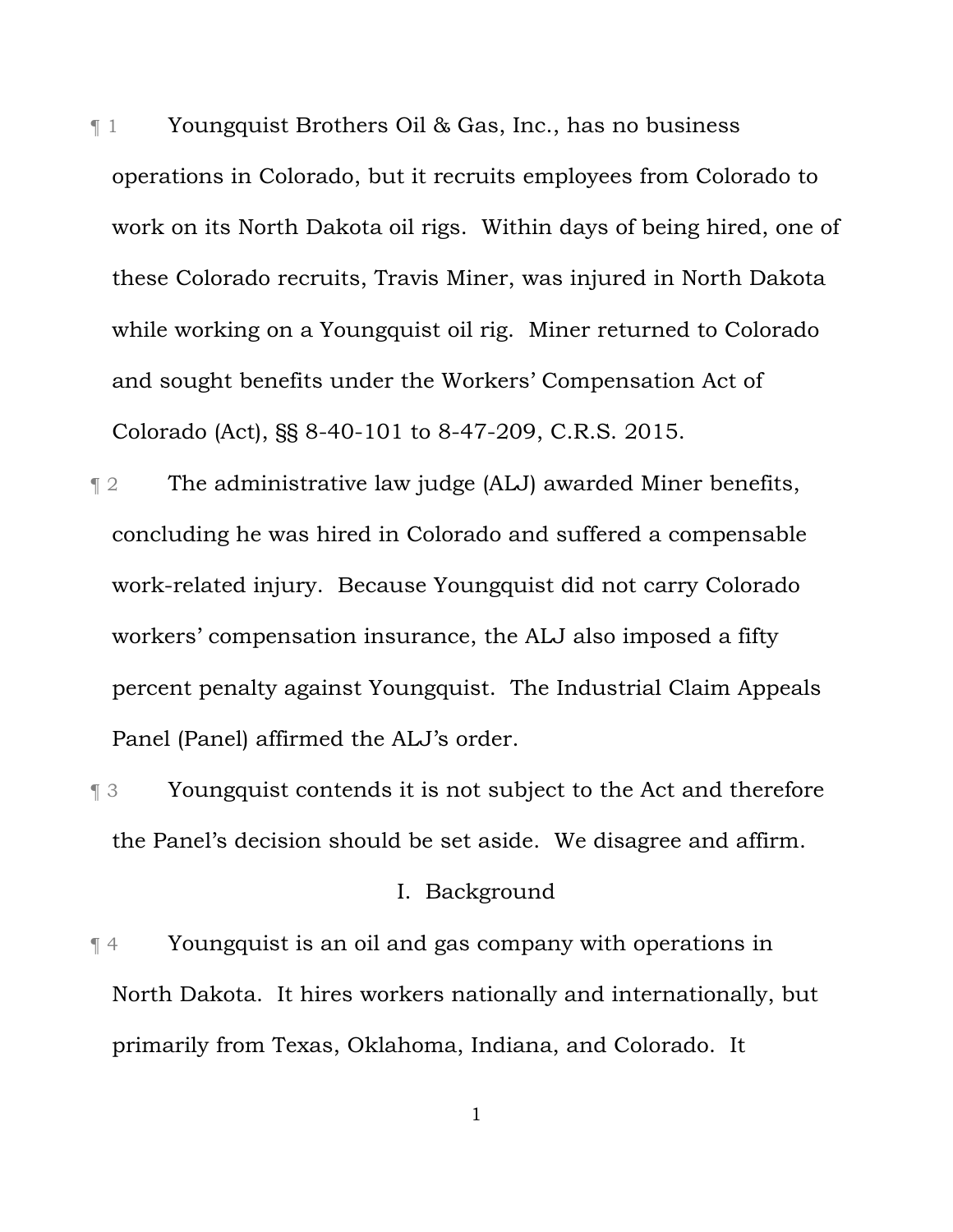maintains workers' compensation insurance in North Dakota, but not in Colorado.

¶ 5 Miner lived in Grand Junction, Colorado. After learning that Youngquist was looking for employees to work on its oil rigs in North Dakota, Miner submitted an online application. Later that day, a Youngquist representative called Miner and conducted a telephonic interview. Miner testified that at the conclusion of the interview, Youngquist offered him a job, which he accepted. Youngquist then arranged for Miner to fly to North Dakota the following day. A Youngquist representative met Miner at the airport and took him to get supplies before driving him to Youngquist's offices.

- ¶ 6 Once there, Miner completed new employee paperwork and passed a preliminary drug screen. He also provided a hair follicle for a drug test, the results of which were not immediately available. After completing the paperwork and the preliminary drug screen, Miner began his first evening rig shift.
- ¶ 7 During the following evening shift, Miner slipped and fell down the rig's stairs, hurting his back. Miner did not immediately report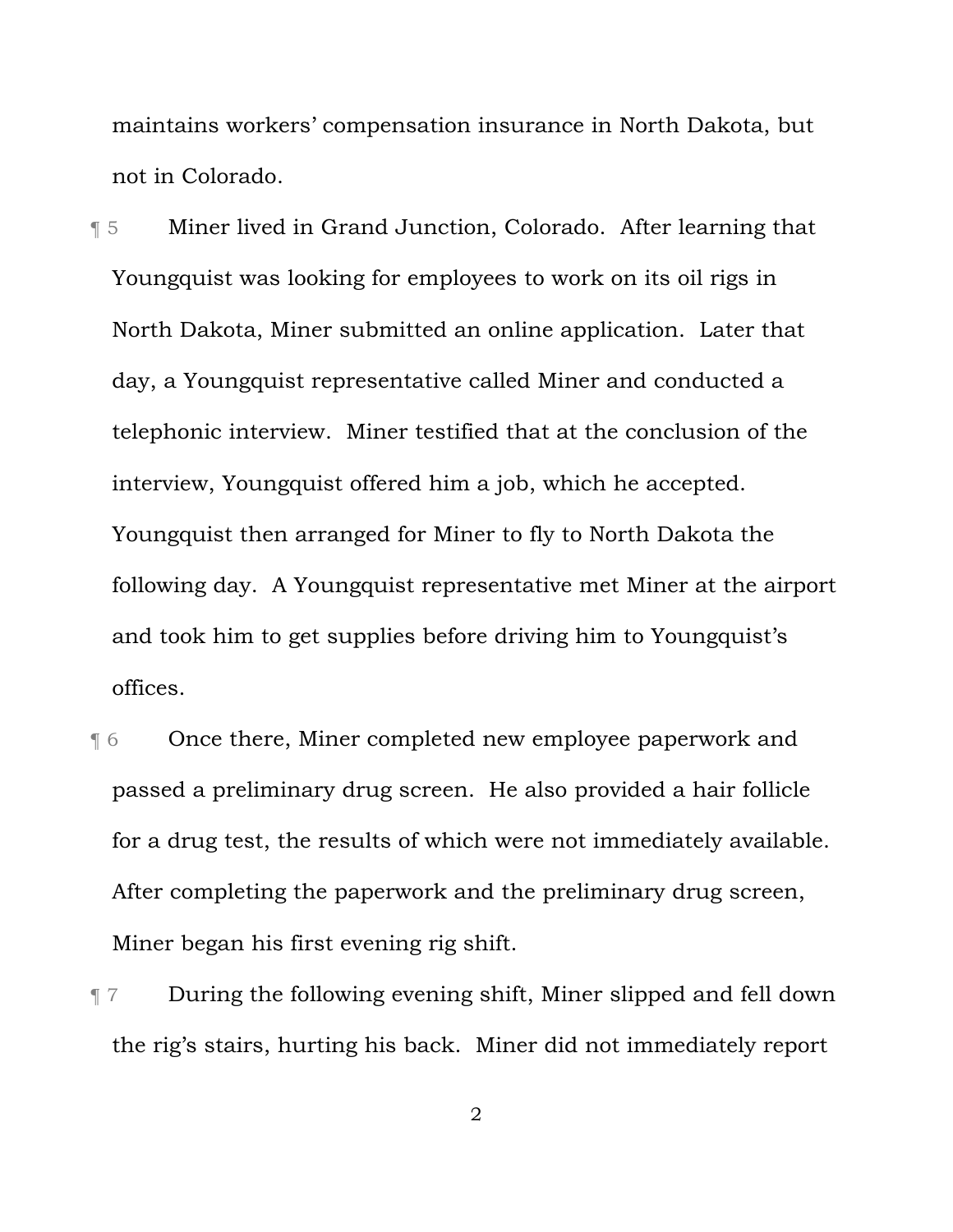the injury to Youngquist because he did not "want to be that guy that got hurt the second day of work." Miner worked three more shifts and then reported his injury to his supervisor.

- ¶ 8 Youngquist agreed to allow Miner to seek medical treatment in Colorado and arranged for Miner to return to Colorado. Miner's treating physician concluded that although Miner had a preexisting back injury, the condition was worsened by his workrelated fall.
- ¶ 9 Miner filed a workers' compensation claim with North Dakota Workforce Safety and Insurance. North Dakota denied his claim without a hearing, apparently due to Miner's pre-existing back condition.1
- ¶ 10 Miner then filed a claim for workers' compensation benefits in Colorado. After a hearing, the ALJ determined that Miner was hired

l

<sup>1</sup> Unlike Colorado, North Dakota does not consider injuries attributable to pre-existing conditions to be compensable "unless the employment substantially accelerates its progression or substantially worsens its severity." N.D. Cent. Code § 65-01- 02(10)(b)(7) (2015); *compare id.* (excluding "[i]njuries attributable to a preexisting . . . condition"), *with H & H Warehouse v. Vicory*, 805 P.2d 1167, 1169 (Colo. App. 1990) (stating that a pre-existing medical condition does not preclude an employee from suffering a compensable injury under the Act).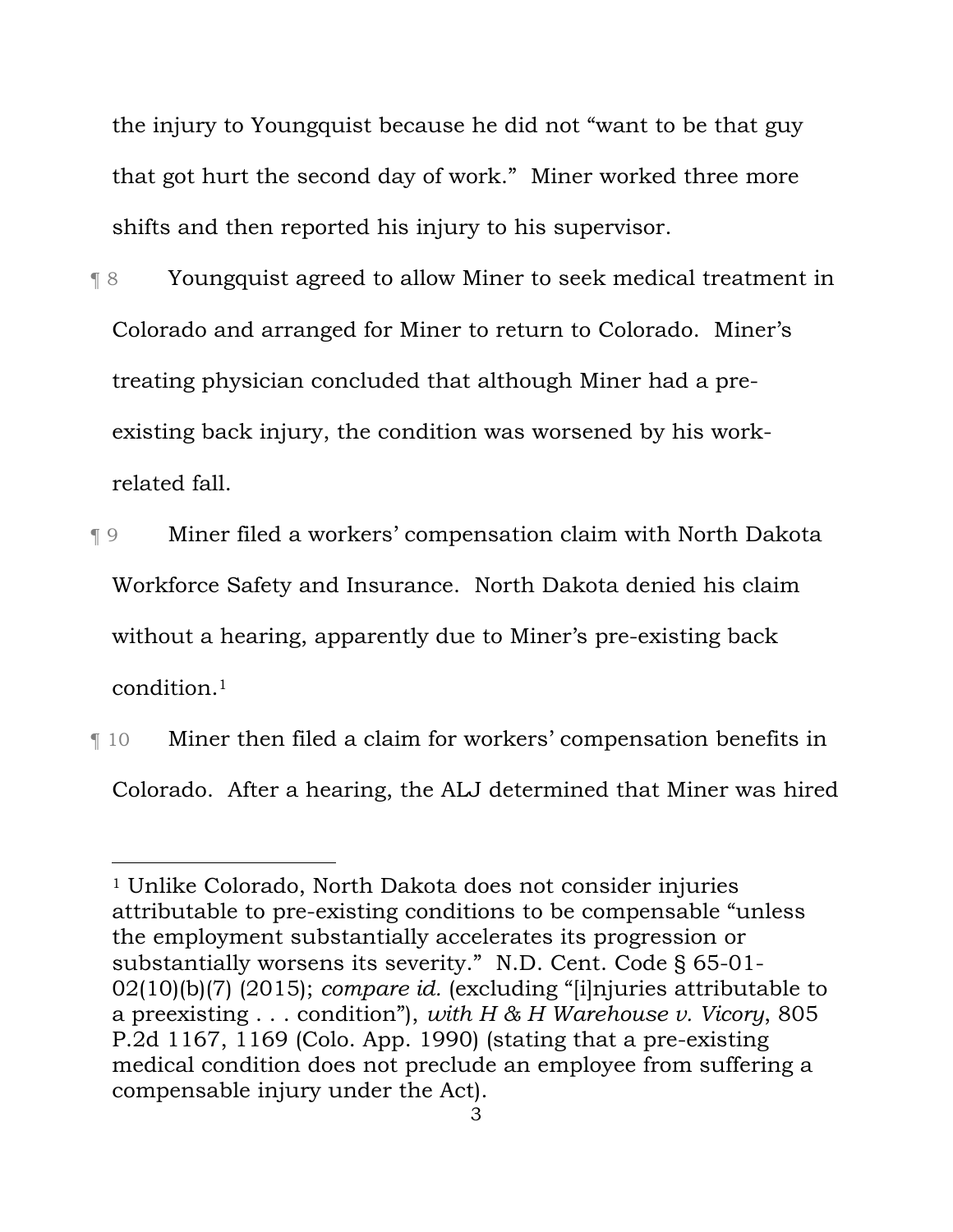in Colorado and his claim was therefore subject to the Act. The ALJ further found Miner suffered a compensable work-related injury, awarded him benefits, and imposed a fifty percent penalty on Youngquist for failing to carry workers' compensation insurance in Colorado.

# II. Jurisdiction

¶ 11 Youngquist contends it is not subject to the Act because (1) it does not conduct business in Colorado; (2) Miner was not hired in Colorado; and (3) it does not have sufficient contacts with Colorado to establish personal jurisdiction. We disagree.

A. The Extraterritorial Provision

¶ 12 Colorado has jurisdiction to award benefits for out-of-state work-related injuries if an employee was (1) hired or regularly employed in Colorado and (2) injured within six months of leaving Colorado. § 8-41-204, C.R.S. 2015; *see also Hathaway Lighting, Inc. v. Indus. Claim Appeals Office*, 143 P.3d 1187, 1189 (Colo. App. 2006) (Section 8-41-204 "addresses entitlement to compensation for injuries occurring outside Colorado.").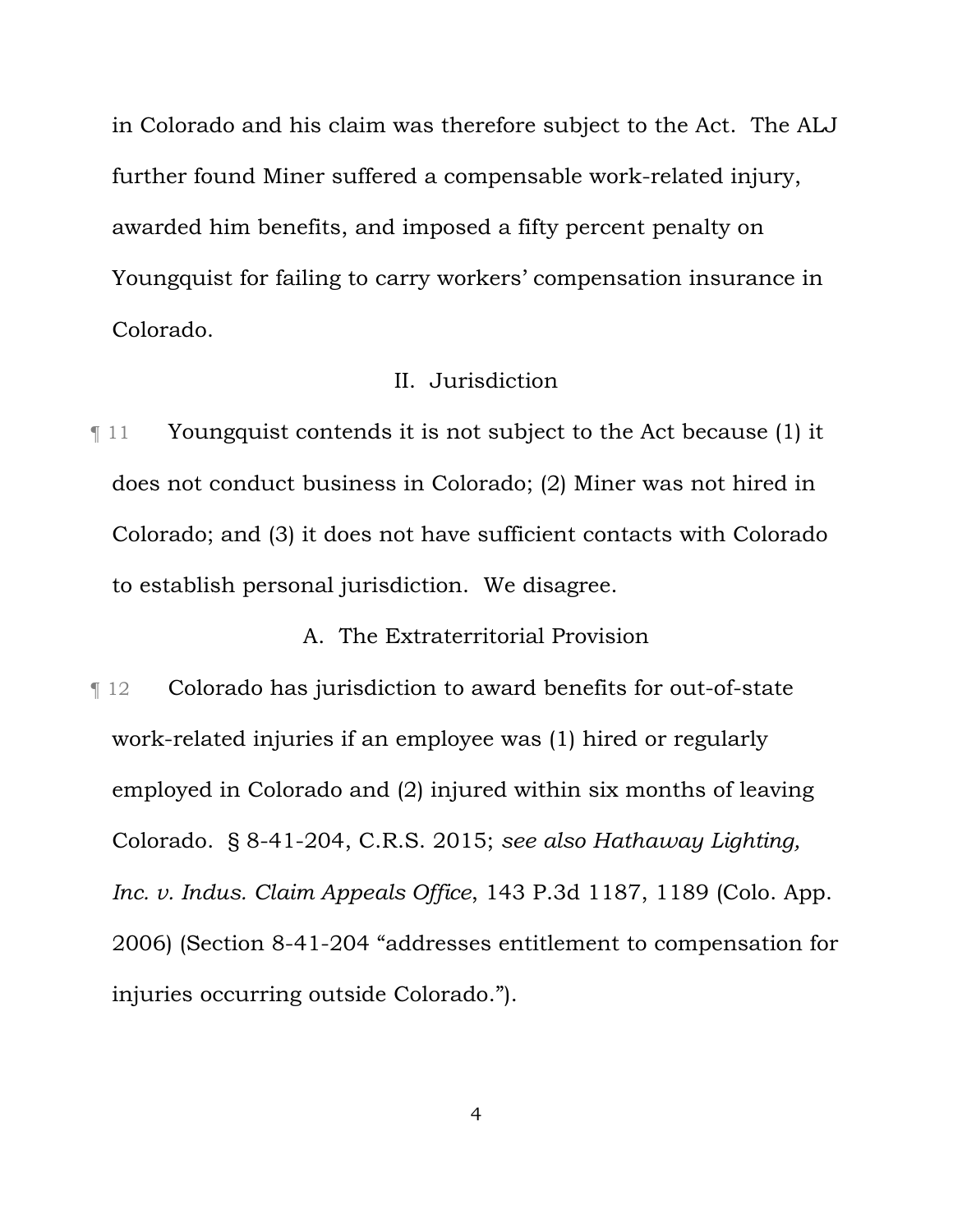¶ 13 Youngquist argues that because it has no business operations in Colorado, the extraterritorial provision does not apply to it. But the extraterritorial provision does not require an employer hiring a Colorado employee to have other contacts with Colorado.

§ 8-41-204; *see generally Hathaway Lighting, Inc.*, 143 P.3d at 1190*.* Nor is the provision limited to Colorado employers or employers who conduct business in Colorado. § 8-41-204. If an employer hires an employee in Colorado, that is enough. *Id.*; *see also State Comp. Ins. Fund v. Howington*, 133 Colo. 583, 592-93, 298 P.2d 963, 968 (1956).

¶ 14 The power to extend protection to workers injured beyond its borders is rooted in Colorado's interest in the welfare and protection of its citizens and their dependents. *Howington*, 133 Colo. at 592- 93, 298 P.2d at 968. Such power falls within Colorado's legitimate police powers. *See id.*; *see also Alaska Packers Ass'n v. Indus. Accident Comm'n*, 294 U.S. 532, 542-43 (1935) (upholding California's extraterritorial provision and recognizing California's "legitimate public interest in controlling and regulating" the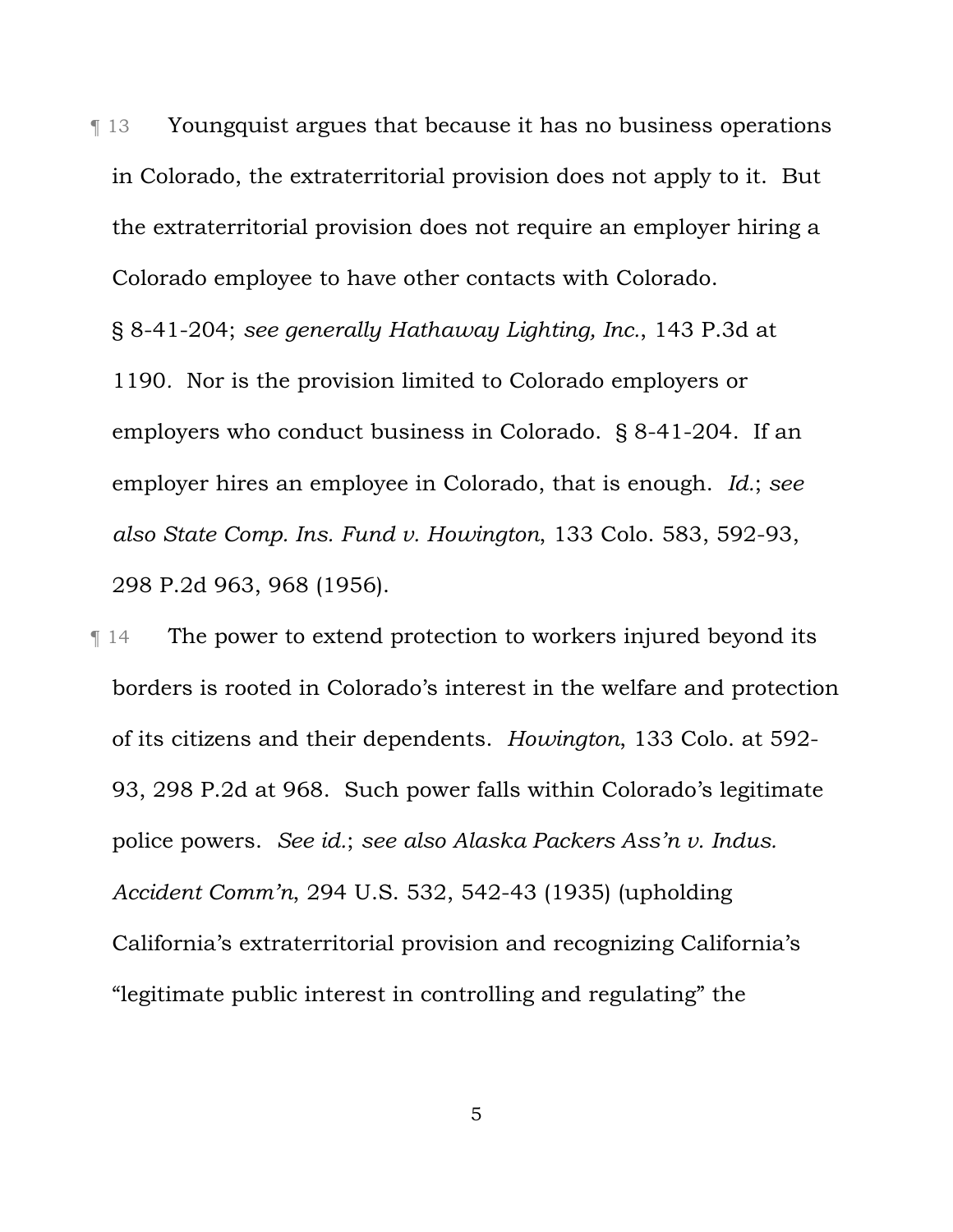employment relationship and "in providing a remedy available" in California).

¶ 15 In light of the strong policy interests underpinning extraterritorial workers' compensation provisions, Colorado is hardly alone in providing protection to employees hired in state and injured outside its borders. Indeed, most states have some form of extraterritorial workers' compensation provisions. *See* 1 *Modern Workers Compensation* § 104:16, Westlaw (database updated Nov. 2015) (collecting provisions and cases). Even North Dakota where Youngquist operates — imposes extraterritorial jurisdiction in certain circumstances. *See* N.D. Cent. Code § 65-08-01 (2015). **The UP** 16 We therefore are not persuaded by Youngquist's contention that it is not subject to the Act because — other than recruiting and hiring employees in Colorado — it conducts no business in this state. The extraterritorial provision means what it says. If an employer hires a Colorado employee in this state and the employee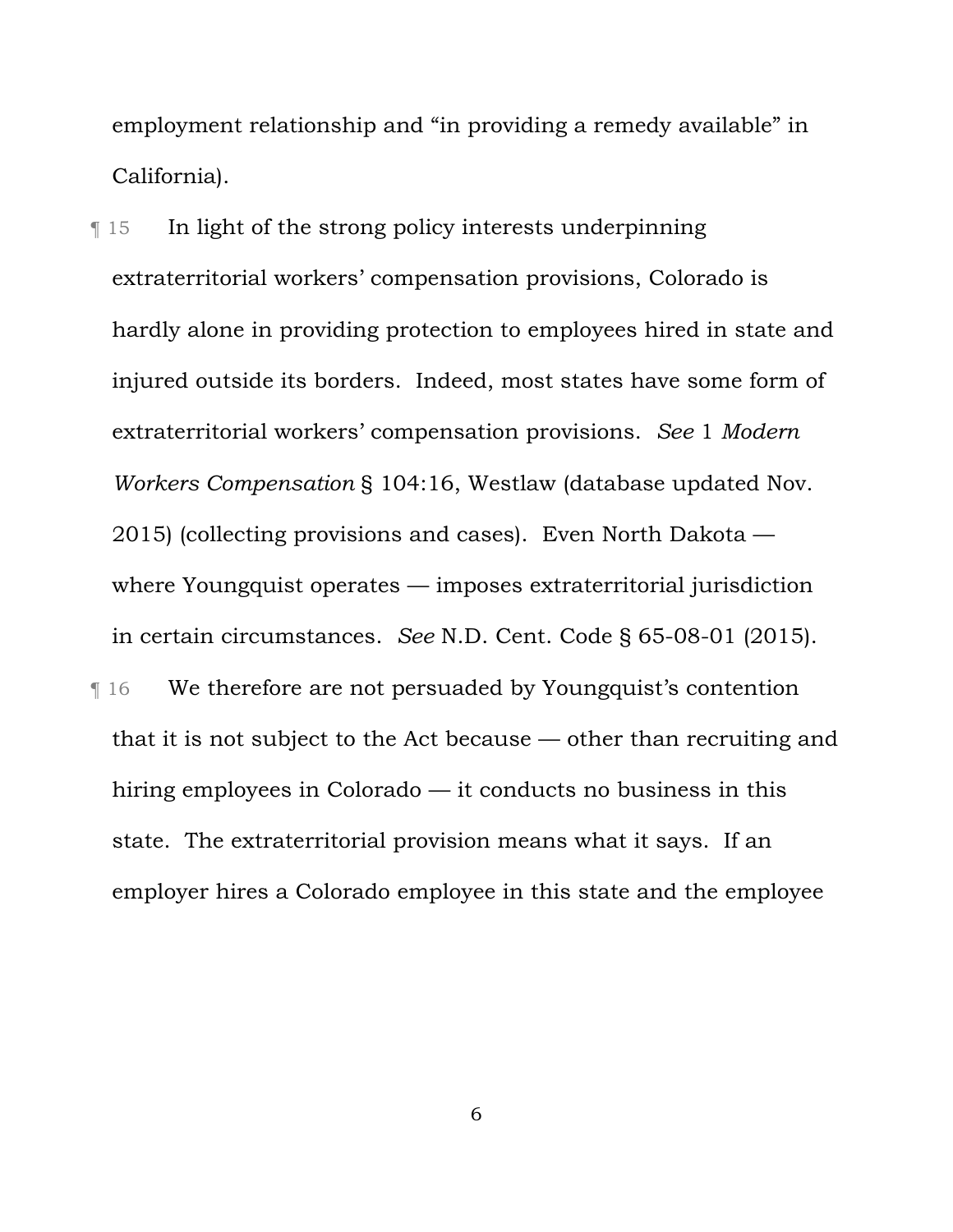is injured within six months of leaving Colorado, the employer is subject to the Act.2

### B. The Place of Hire

¶ 17 Because it is undisputed Miner was injured within six months of leaving Colorado, the extraterritorial provision applies if Miner was hired in Colorado. Youngquist contends that Miner was hired in North Dakota and that the ALJ erred in finding Miner was hired in Colorado. We disagree.

¶ 18 Where a contract is made is generally determined by the parties' intent. *See Denver Truck Exch. v. Perryman*, 134 Colo. 586, 592, 307 P.2d 805, 810 (1957). "[I]t is considered to be the place where the offer is accepted, or where the last act necessary to a meeting of the minds or to complete the contract is performed." *Id.* (citation omitted). As long as the fundamental elements of contract formation are present, however, an employment contract may be

 $\overline{a}$ 

<sup>2</sup> At oral argument, Youngquist asserted that affirming the ALJ's decision subjects it to unbounded jurisdiction in every state when one of its out-of-state workers is injured in North Dakota. Not true. We offer no opinion on whether Youngquist is subject to jurisdiction in other states. And the Act's extraterritorial provision is not without bounds. It applies to employees hired in Colorado and injured within six months of leaving Colorado.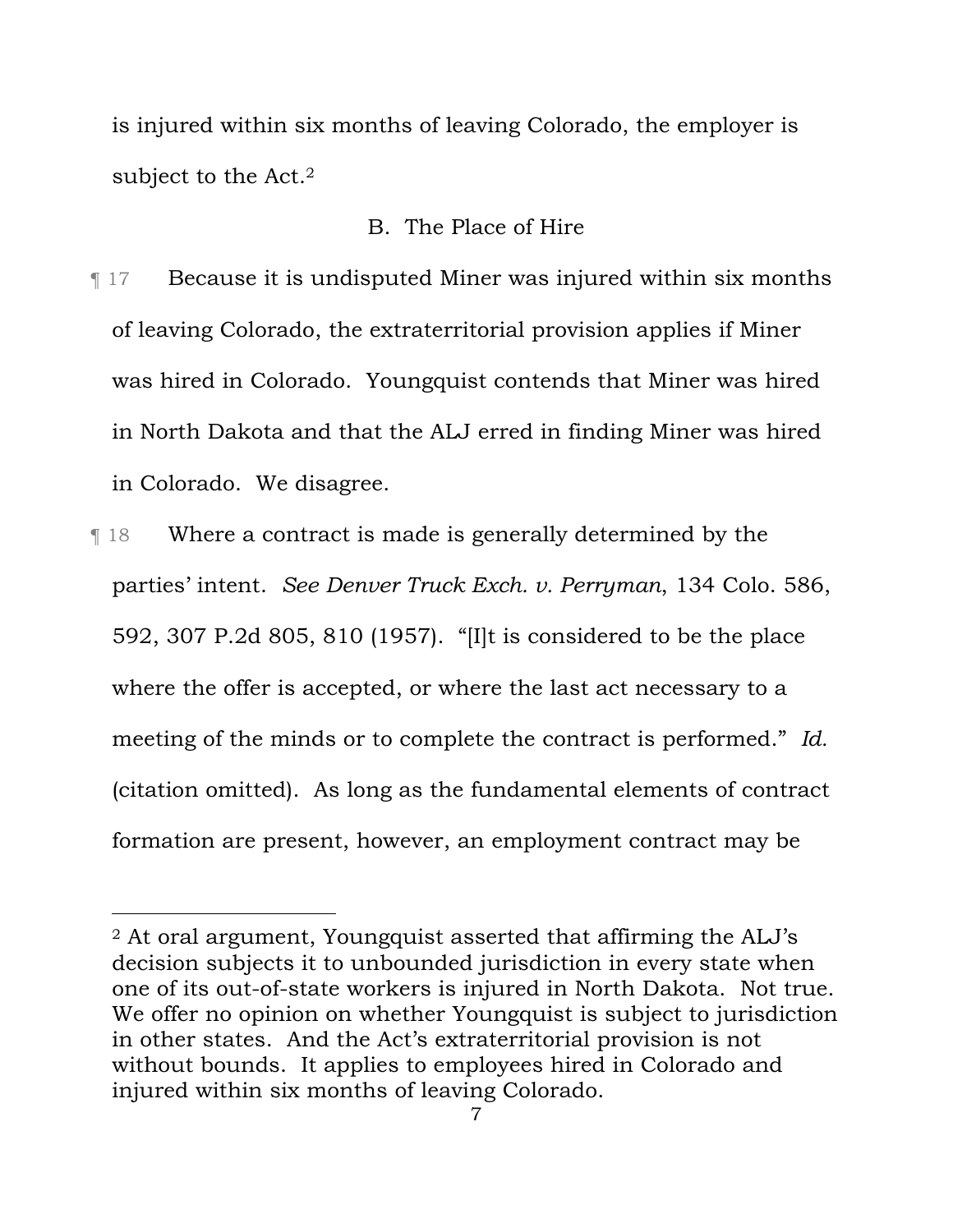formed even though not every formality attending commercial contracts is observed. *Aspen Highlands Skiing Corp. v. Apostolou*, 866 P.2d 1384, 1387 (Colo. 1994); *see generally* 13 Arthur Larson & Lex K. Larson, *Larson's Workers' Compensation Law* § 47.10 (2015) (discussing contract of hire principles in the context of workers' compensation acts).

¶ 19 The existence of a contract for hire is a question of fact to be determined by the fact finder. *See Tuttle v. ANR Freight Sys., Inc.*, 797 P.2d 825, 827 (Colo. App. 1990) (it is for the jury to decide whether a contract exists). We uphold an ALJ's factual determination if it is supported by substantial record evidence. § 8- 43-308, C.R.S. 2015; *see also Rocky Mountain Dairy Prods. v. Pease*, 161 Colo. 216, 222-23, 422 P.2d 630, 633 (1966) (industrial commission's determination that contract of hire was formed between employer and employee would not be set aside where "supported sufficiently by the record").

¶ 20 Specifically crediting Miner's testimony, the ALJ found that the last act necessary to complete Miner's hire occurred in Colorado when Youngquist telephonically offered Miner a job — and Miner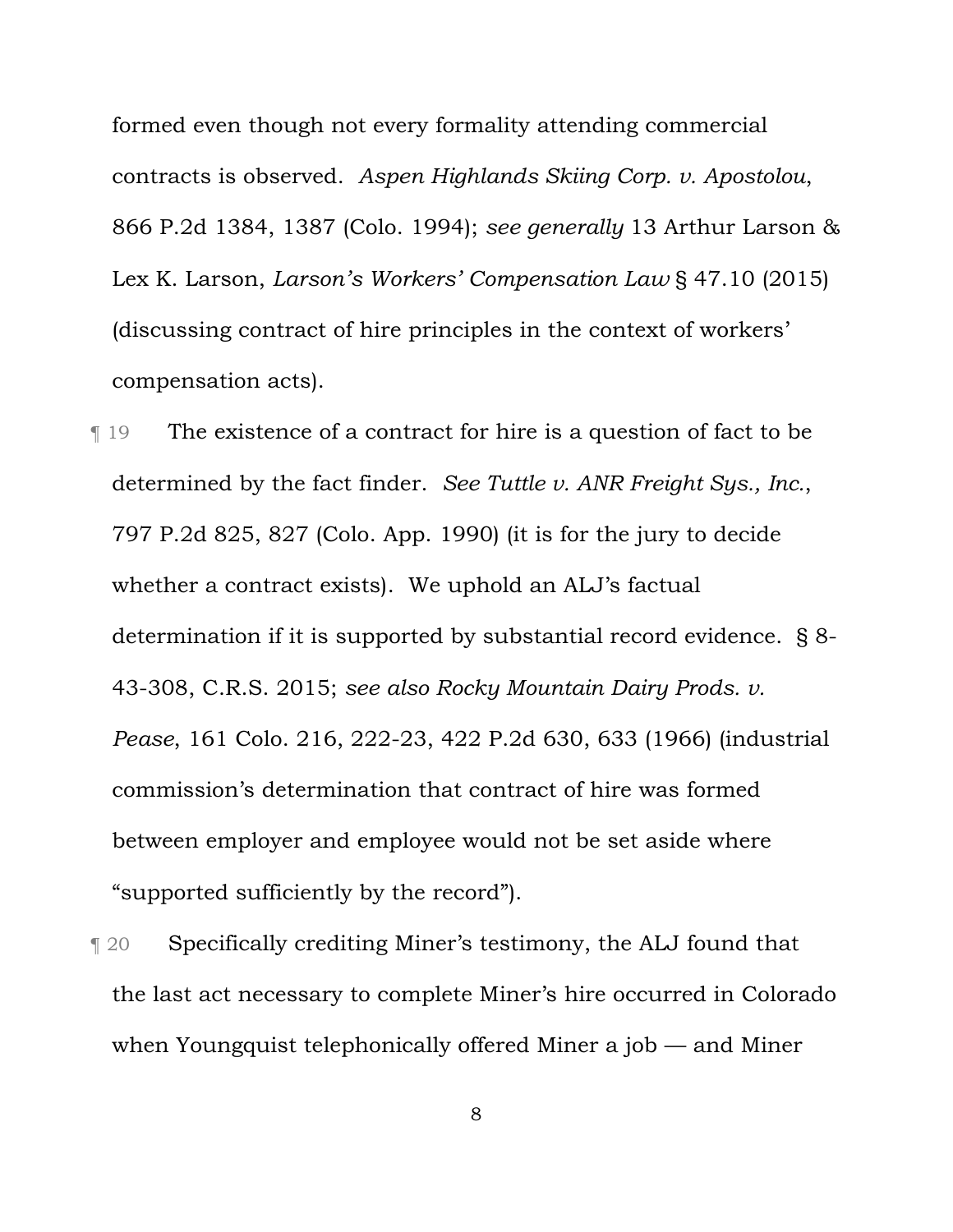accepted the job offer — while he was at home in Colorado. The ALJ also found that Youngquist's actions after the telephone call supported the finding that Miner was offered and accepted employment in Colorado. In particular, Youngquist arranged and paid for Miner's flight, met him at the airport, transported him to Youngquist's offices, and had him working on an oil rig shortly after completing paperwork and passing a preliminary drug screen.

¶ 21 To be sure, Youngquist presented testimony from which different inferences could be drawn. Specifically, Youngquist's office and safety manager testified that all offers of employment are conditional and only become permanent following successful completion of a drug test and a hair follicle test. But in weighing that testimony, the ALJ noted that the office and safety manager also testified that an employee would be removed from the jobsite and "terminated" if he failed to pass his drug screen. The ALJ found that such testimony implied that Miner "at that point" was "under a contract of hire." The ALJ therefore rejected the position advanced by Youngquist — that Miner was not yet hired when he arrived in North Dakota.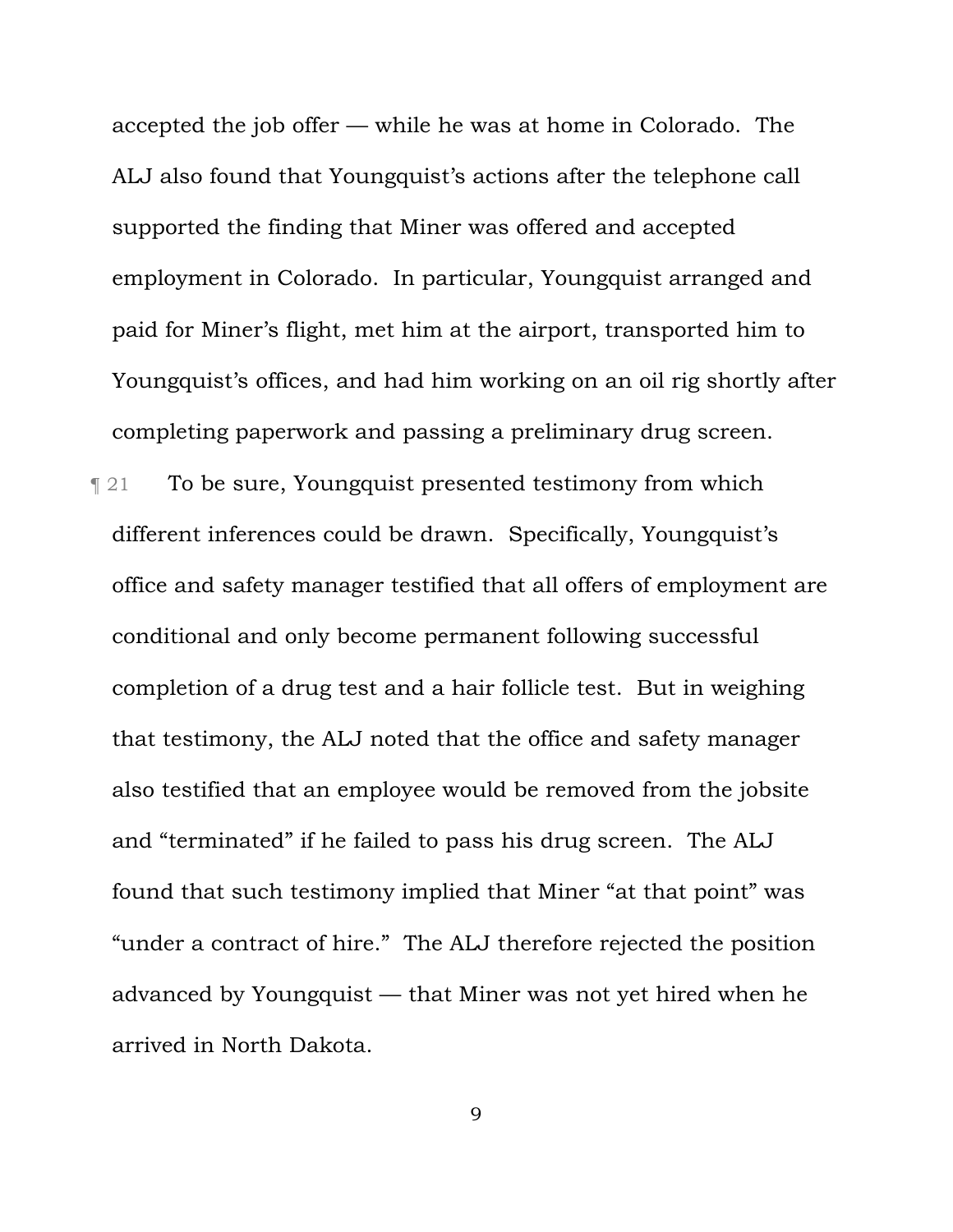**Term 22** Youngquist disagrees with the ALJ's findings and asks this court to find that Miner was not hired until he completed paperwork and passed the drug test in North Dakota. To the extent Youngquist generally contends an employment contract cannot be formed until the completion of all employment-related paperwork or drug testing, we disagree. *E.g.*, *Shehane v. Station Casino*, 3 P.3d 551, 555-56 (Kan. Ct. App. 2000) (where employee accepted telephonic job offer while in Kansas, requirement that employee pass drug test before beginning out-of-state employment did not affect formation of the underlying contract); *accord Potter v. Patterson UTI Drilling Co*., 234 P.3d 104, 108-10 (N.M. Ct. App. 2010); *see also Murray v. Ahlstrom Indus. Holdings, Inc.*, 506 S.E.2d 724, 726-27 (N.C. Ct. App. 1998) (rejecting argument that last act for employment contract occurred outside North Carolina where employee was offered and accepted employment by phone while in North Carolina but completed "requisite paperwork" in Mississippi). **Term 23** As well, we decline Youngquist's invitation to reweigh the evidence. We, in fact, are not at liberty to do so. It was for the ALJ

to weigh the testimony, assess credibility, and resolve any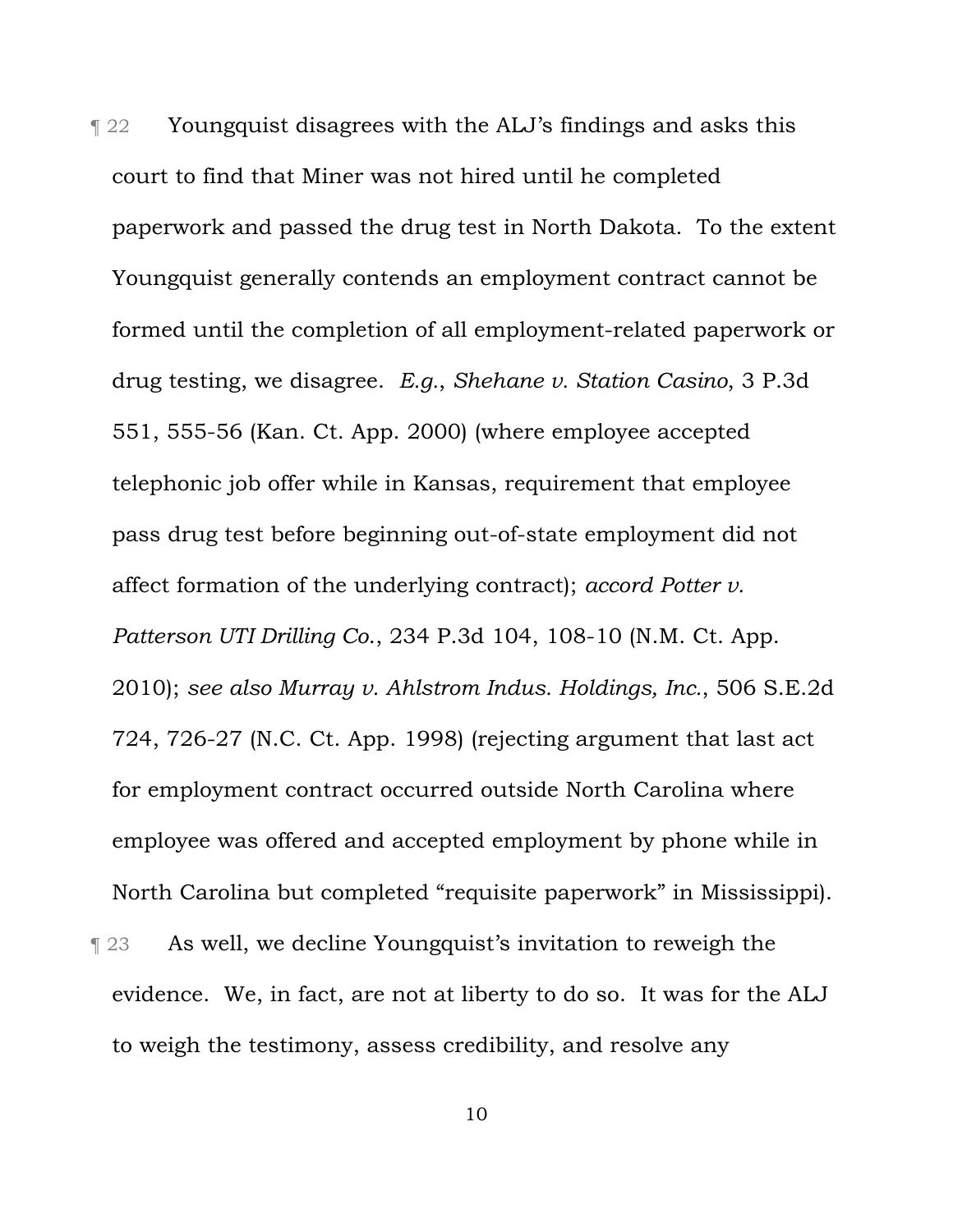competing inferences or disputes in the evidence. *See Metro Moving & Storage Co. v. Gussert*, 914 P.2d 411, 415 (Colo. App. 1995). "If two equally plausible inferences may be drawn from the evidence, we may not substitute our judgment for that of the ALJ." *Id.*

¶ 24 Because substantial evidence supports the ALJ's finding that the "last act necessary" to form the employment relationship occurred in Colorado, we may not disturb that finding.

C. Minimum Contacts and Comity

¶ 25 Youngquist next advances two constitutional reasons why it should not be subject to the Act. First, it argues that it lacks sufficient minimum contacts to establish personal jurisdiction in Colorado. Second, it contends that enforcing the Colorado benefits award violates principles of comity because North Dakota denied Miner's workers' compensation claim. We reject the first argument and, because it is not developed, do not reach the second.

# 1. Minimum Contacts

¶ 26 Relying primarily upon non-workers' compensation cases, Youngquist argues that it does not have sufficient contacts with Colorado to subject it to jurisdiction here. Workers' compensation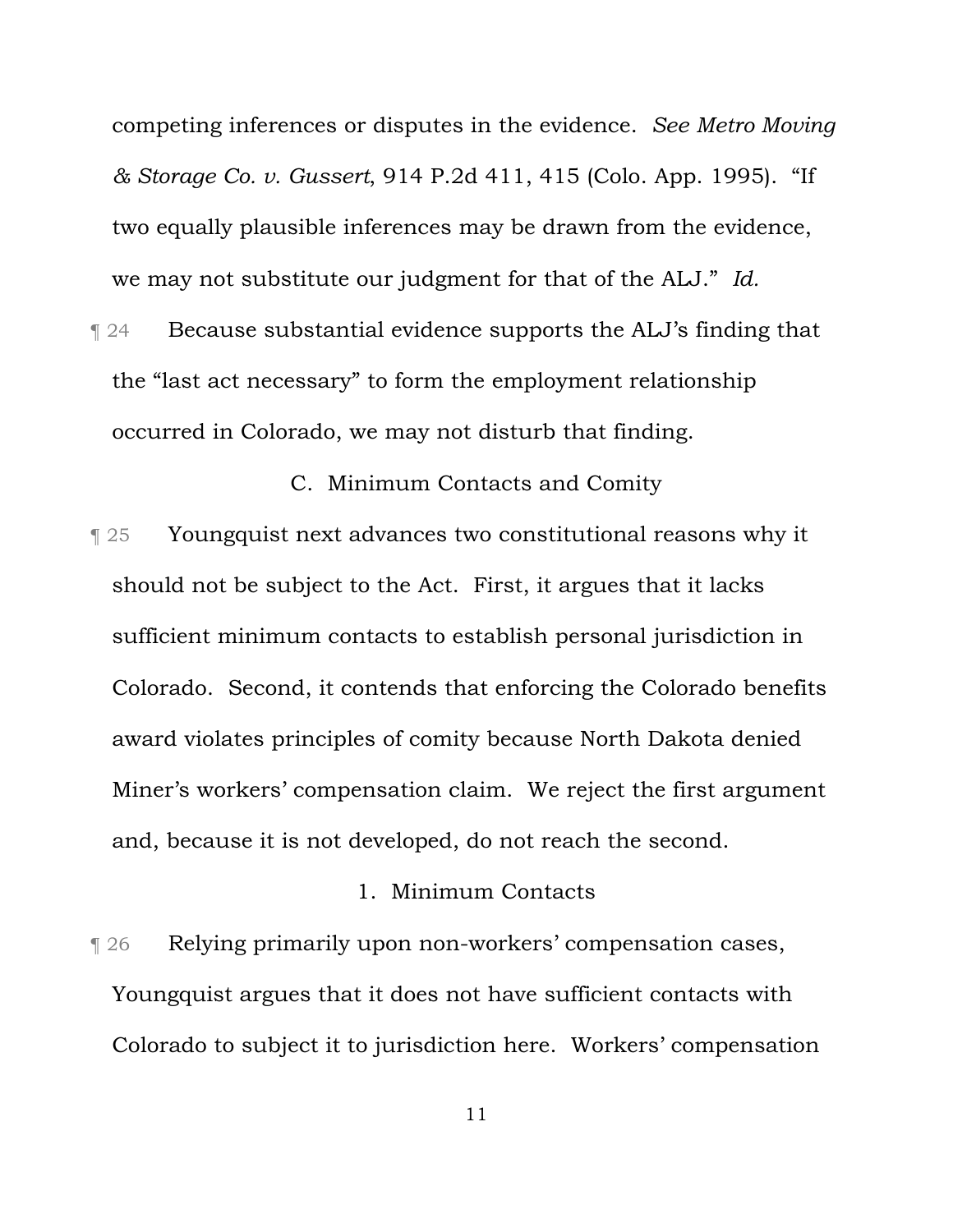cases, however, are different. *See Alaska Packers*, 294 U.S. at 540- 41. And such cases do not require the same extent of contacts as other types of cases, including tort cases. *See id.* 

- ¶ 27 In *Alaska Packers*, a person living in California was hired in California to work in Alaska during salmon canning season. *Id.* at 538. He was injured in Alaska and returned to California, where he filed a workers' compensation claim and received benefits. *Id.* at 538-39. The employer appealed, asserting, among other arguments, a due process bar to the employee's claim. *Id.* at 539. The Supreme Court affirmed, rejecting the due process claim. *Id.* at 543.
- **The Supreme Court observed that the contacts might have** been insufficient to support the exercise of jurisdiction over a tort claim, but it explained that the execution of the employment contract in the state, by a person living in the state, distinguished the case from a tort claim. *Id.* at 540-41 ("[W]here the contract is entered into within the state, even though it is to be performed elsewhere, its terms, its obligation, and its sanctions are subject, in some measure, to the legislative control of the state."). The Court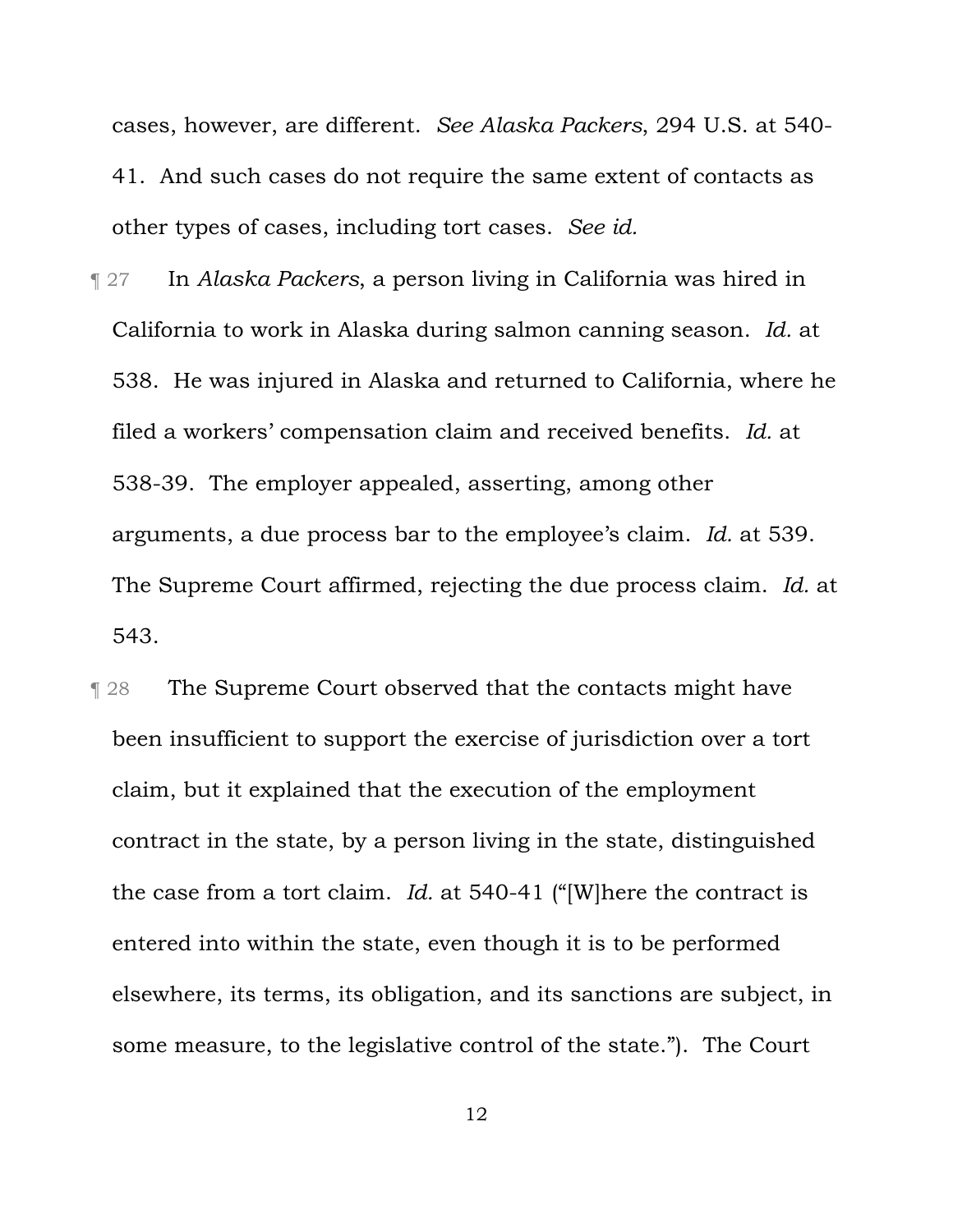concluded that objections to a state's exercise of jurisdiction in this circumstance must be directed "not to the existence of the power to impose liability for an injury outside state borders, but to the manner of its exercise as being so arbitrary or unreasonable as to amount to a denial of due process." *Id.* at 541-42.And the Court could not say that California's extraterritorial provision "lacks a rational basis or involved any arbitrary or unreasonable exercise of state power." *Id.* at 543.

¶ 29 Applying the *Alaska Packers* rationale, other courts have concluded that out-of-state employers may be subject to the workers' compensation laws of those states where they hire employees. *See, e.g.*, *Bowen v. Workers' Comp. Appeals Bd.*, 86 Cal. Rptr. 2d 95, 105 (Cal. Ct. App. 1999) (holding that California resident injured outside California while working for out-of-state employer was entitled to California workers' compensation benefits); *Cavers v. Hous. McLane Co.*, 958 A.2d 905, 908 (Me. 2008) (out-ofstate employer subject to Maine's workers' compensation jurisdiction where it entered into employment contract in Maine and employee was injured outside Maine); *Rodwell v. Pro Football,*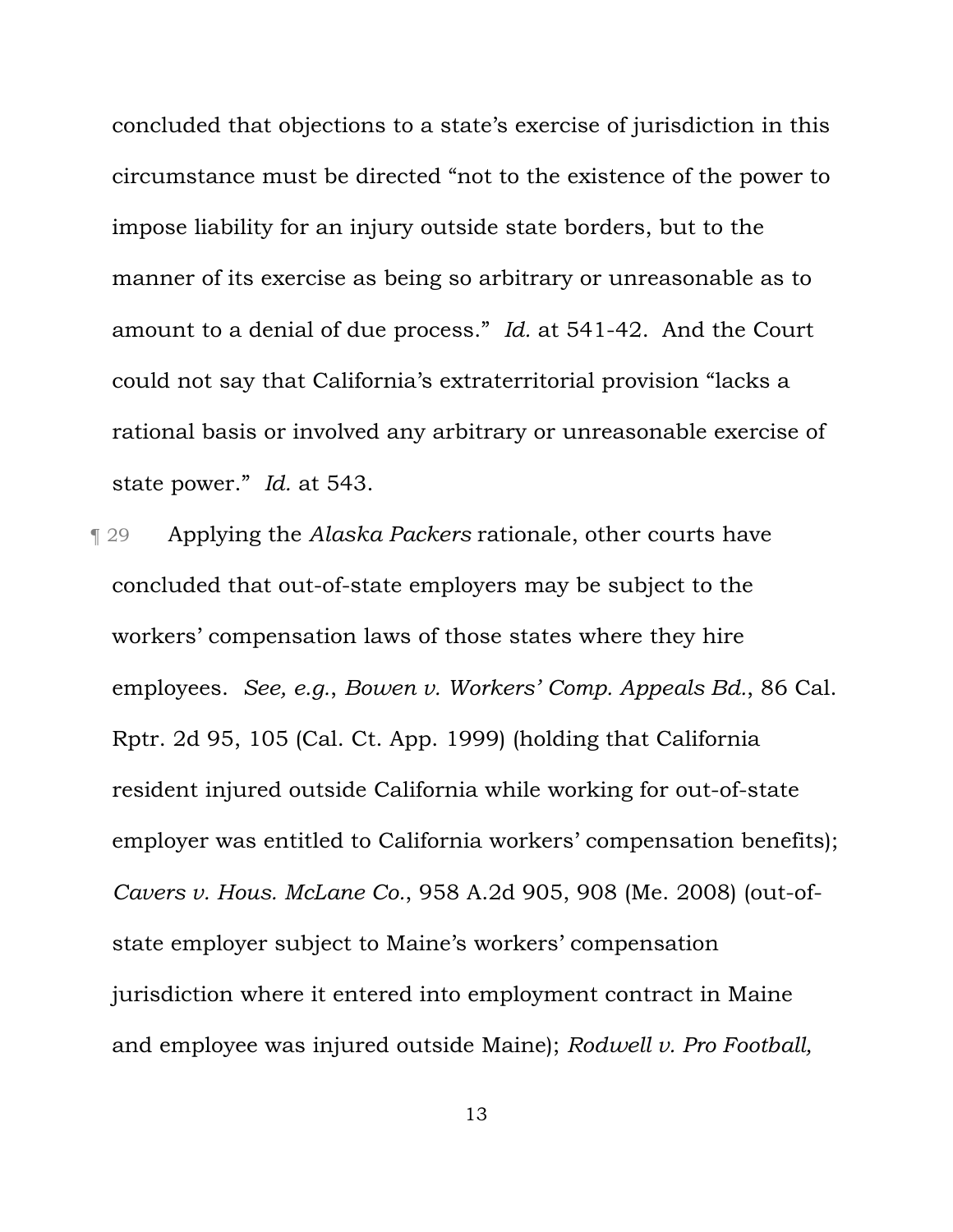*Inc.*, 206 N.W.2d 773, 780 (Mich. Ct. App. 1973) (out-of-state employer subject to Michigan Workmen's Compensation Act where it hired a Michigan resident in Michigan and injury occurred out of state); *Pierce v. Foley Bros.*, 168 N.W.2d 346, 354 (Minn. 1969) (stating that if Oklahoma employee who was injured in Montana was hired in Oklahoma by Montana employer, employer was subject to Oklahoma's workers' compensation act); *Houle v. Stearns-Rogers Mfg. Co*., 157 N.W.2d 362, 365-67 (Minn. 1968) (affirming Minnesota benefits award to a Minnesota employee injured in South Dakota while employed by a Colorado employer where employment contract was entered into in Minnesota).

¶ 30 No Colorado case has expressly applied the principles articulated in *Alaska Packers* to out-of-state employers hiring Colorado employees. The principles have been applied, however, to cases involving Colorado employees injured outside Colorado while working for a Colorado employer. *Howington*, 133 Colo. at 595-96, 298 P.2d at 970 (Colorado resident injured in Utah entitled to Colorado workers' compensation benefits); *see also Moorhead Mach. & Boiler Co. v. Del Valle*, 934 P.2d 861, 864 (Colo. App. 1996)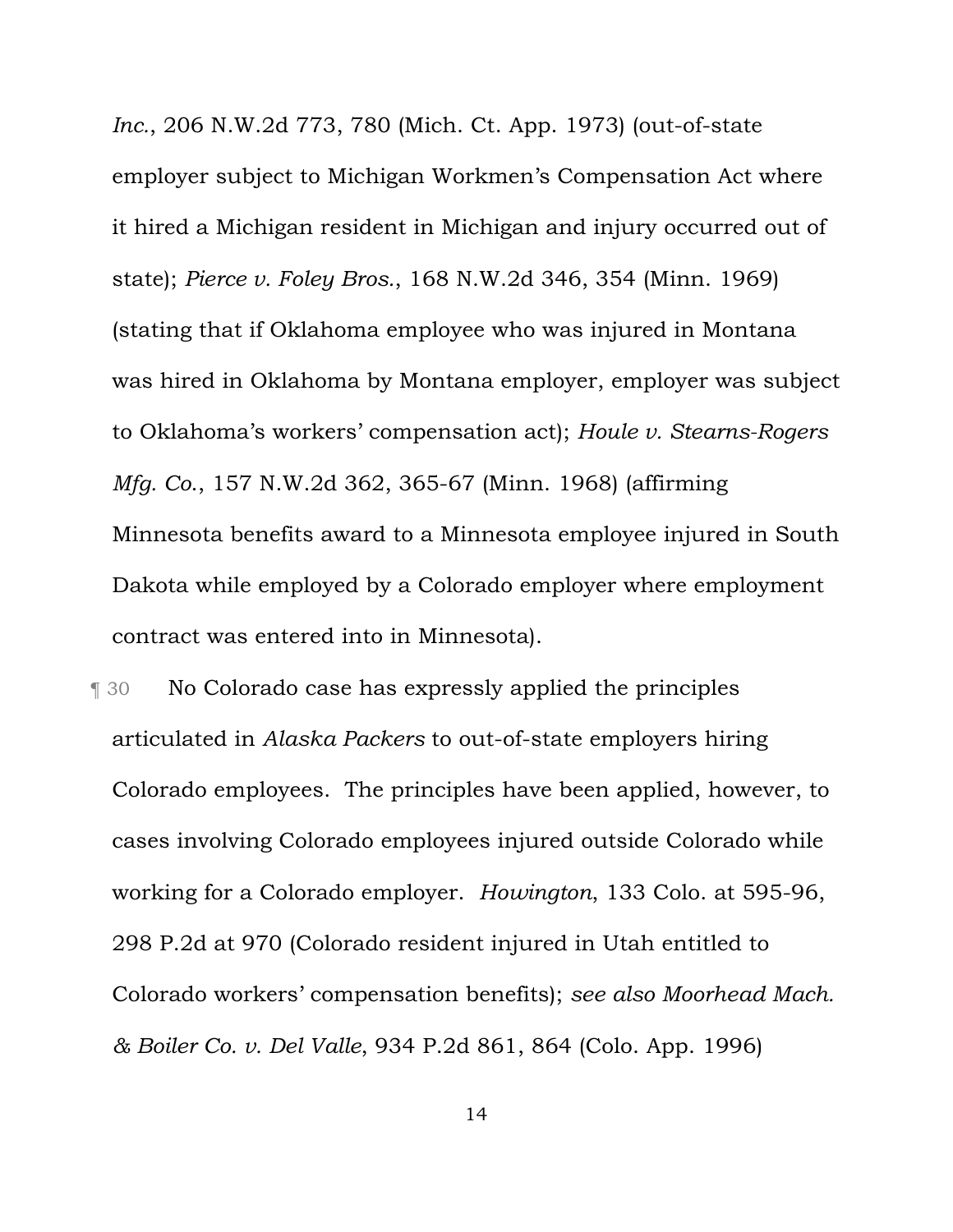(deciding that Colorado had jurisdiction over employee's workers' compensation claim where a Colorado union member was hired in Colorado but injured in Wyoming), *abrogated on other grounds by Horodyskyj v. Karanian*, 32 P.3d 470 (Colo. 2001).3

- ¶ 31 Because the *Alaska Packers'* jurisdictional analysis hinged on where the employment relationship was entered into and the state's legitimate interest in the protection of its residents, we see no principled reason why the rationale does not apply with equal force to any employer hiring employees in Colorado. And Youngquist points to no case concluding otherwise. Thus, if an employer hires an employee in Colorado and the employee is injured within six months of leaving Colorado, the employee may seek benefits under the Act.
- **T** 32 For two reasons, we are not persuaded by Youngquist's assertion that *Alaska Packers* is factually distinguishable because

l

<sup>3</sup> In *Moorhead Machine & Boiler Co. v. Del Valle*, the employer contacted the Denver union hall when it had job openings, and the union provided appropriately skilled employees. 934 P.2d 861, 862-63 (Colo. App. 1996), *abrogated on other grounds by Horodyskyj v. Karanian*, 32 P.3d 470 (Colo. 2001). The opinion does not say whether the employer was a Colorado employer or an out-of-state employer.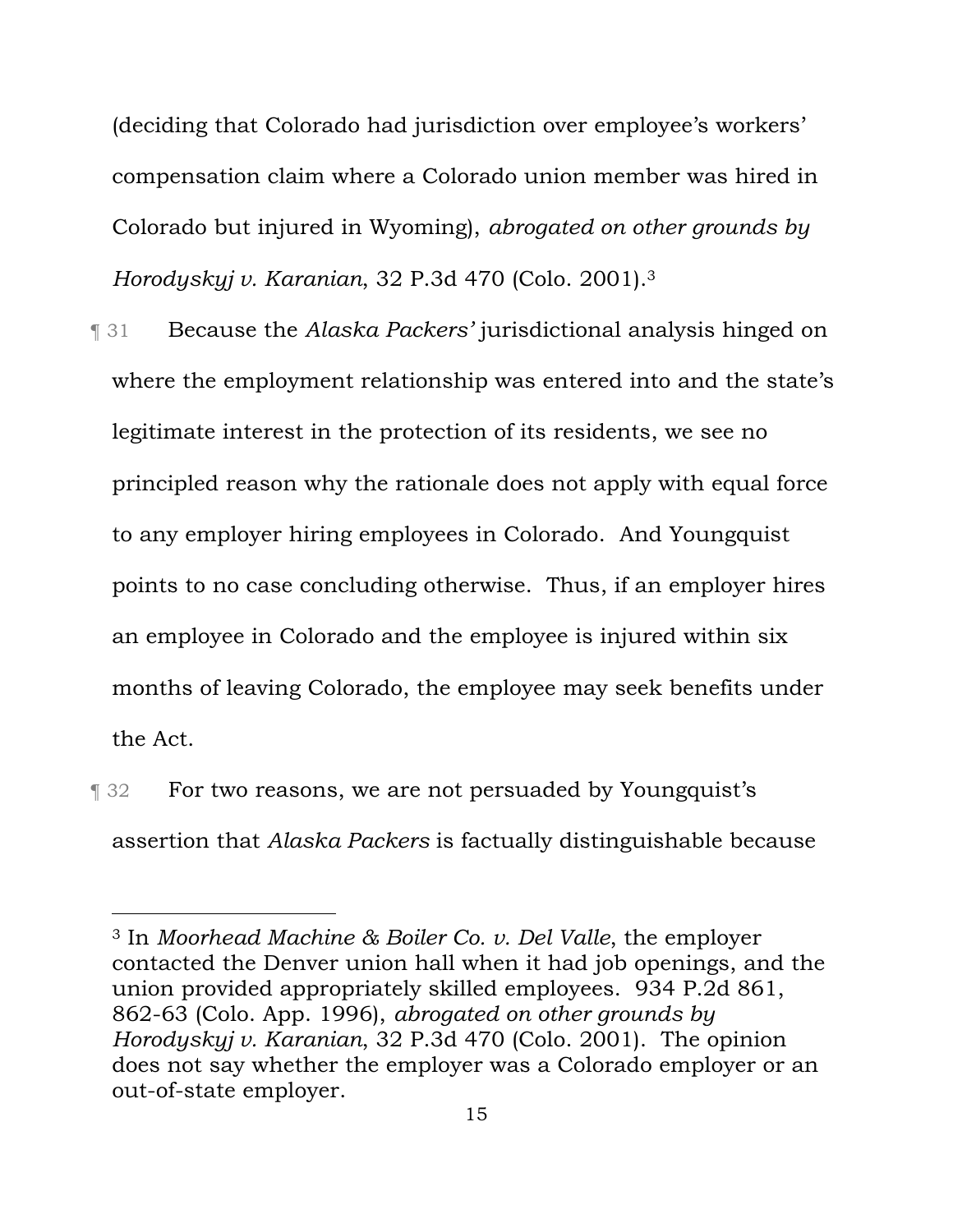"the injured worker [in *Alaska Packers*] might have been 'remediless'" if the Supreme Court did not apply California's workers' compensation act and "[t]hat is not the situation here." First, it is the situation here. Miner's North Dakota workers' compensation claim was denied without a hearing. If Colorado were unable to exercise jurisdiction, Miner would be left with no remedy for his work-related injury, leaving the very real possibility that he "might become [a] public charge<sup>[]"</sup> — a matter of "grave public" concern" to Colorado. *Alaska Packers*, 294 U.S. at 542. Second, even assuming Miner was not "remediless," the Supreme Court's jurisdictional analysis hinged on the location of the employment contract and a state's interest in protecting the contracting employee. *See id.* at 542-43. Both of these factors support Colorado's jurisdiction.4

l

<sup>4</sup> At oral argument, Youngquist repeatedly suggested that we should not follow *Alaska Packers Association v. Industrial Accident Commission*, 294 U.S. 532 (1935), because it was decided in 1935 and does not reflect modern employment realities. The age of the decision, however, does not impact its precedential vitality. And that a worker may be hired in one state to work in another state (and is then injured) is far from a dated employment practice.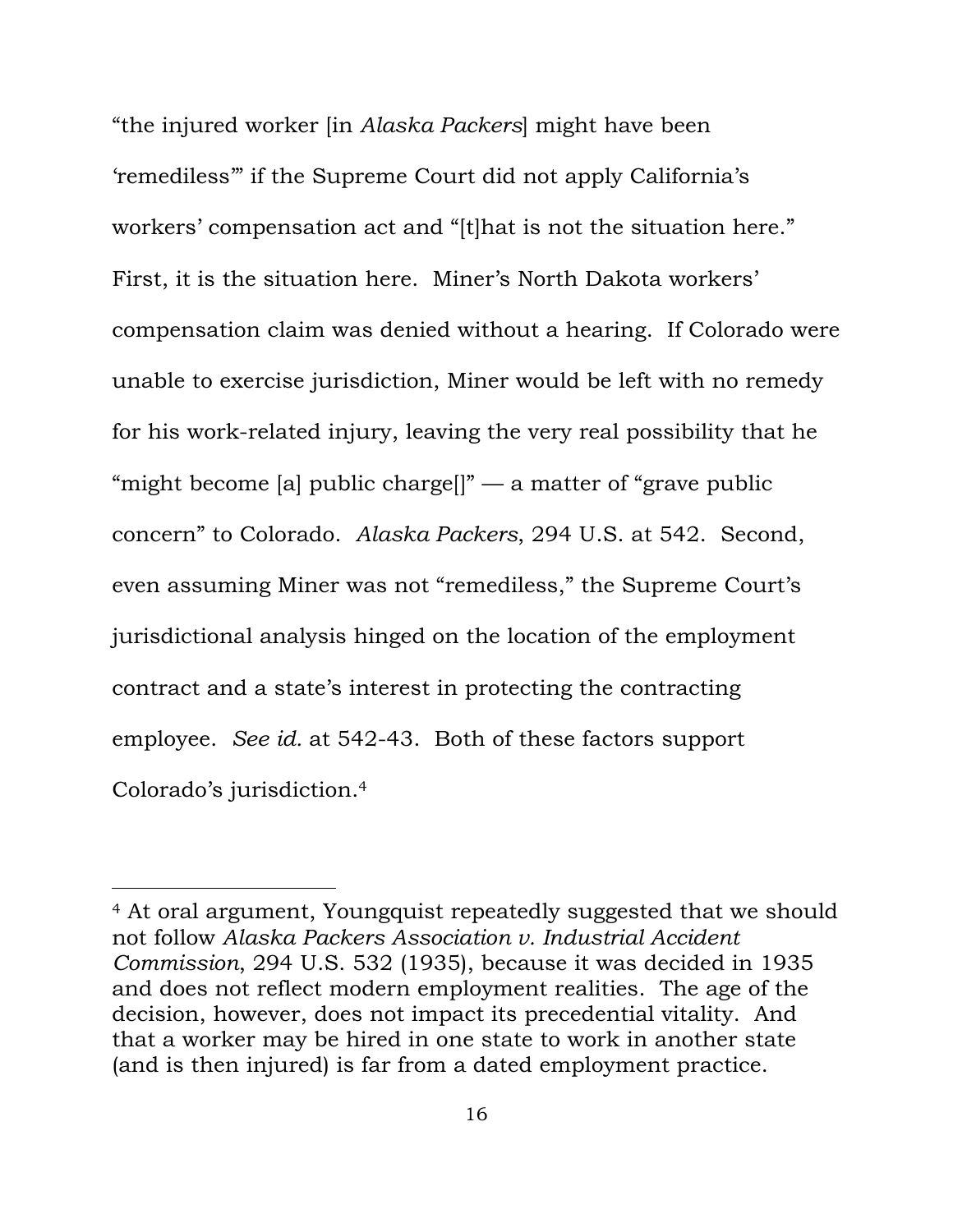¶ 33 Finally, to the extent Youngquist argues it was denied due process because it had no notice that it could be subject to the Act's extraterritorial provision, we do not agree. The Act's extraterritorial provision is unambiguous and is not limited to Colorado employers. And *Alaska Packers* was decided over seven decades ago. It provided Youngquist with notice that state courts can exercise jurisdiction over work-related injuries occurring outside the state's territorial boundaries where an employment contract was entered into in the state.

¶ 34 Accordingly, because Youngquist hired Miner in Colorado and Miner was injured within six months of leaving this state, Colorado had jurisdiction over Miner's workers' compensation claim.

### 2. Comity

¶ 35 Youngquist asserts that "dual jurisdiction" in Colorado is "patently unfair and constitutionally inappropriate" under principles of comity. Beyond this general assertion, however, Youngquist does not explain why principles of comity are violated, nor does it cite any relevant supporting legal authority. Because this argument is not sufficiently developed, we decline to address it.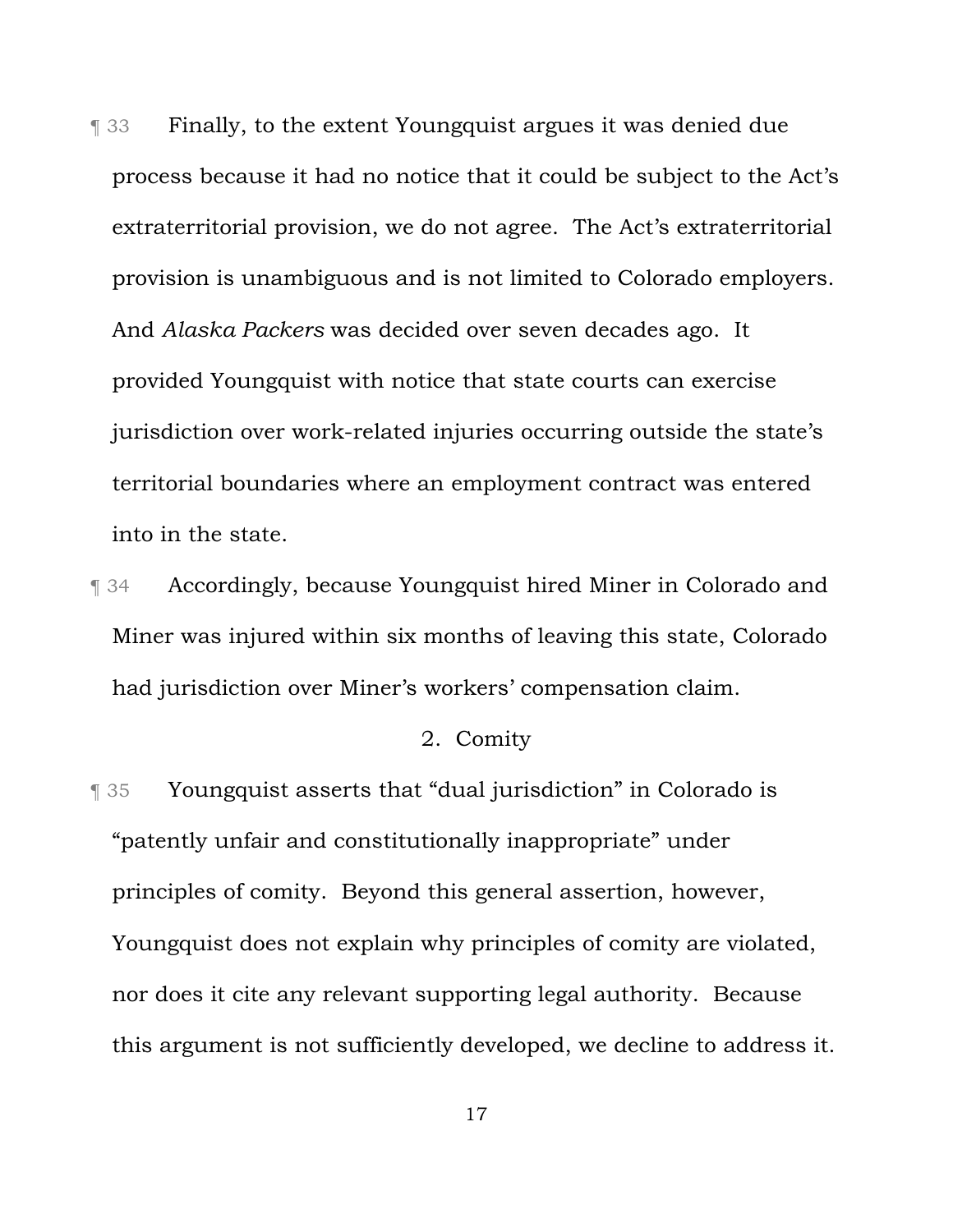*E.g.*, *Middlemist v. BDO Seidman, LLP*, 958 P.2d 486, 495 (Colo.

App. 1997) (failing to identify specific errors and provide supporting legal authority results in affirmance).

III. Penalty for Failure to Carry Colorado Insurance ¶ 36 Having rejected Youngquist's argument that it was not subject to the Act, we necessarily reject its argument that the ALJ erred in applying the Act's penalty provision.

¶ 37 Colorado imposes a fifty percent penalty on employers subject to the Act who fail to carry workers' compensation insurance. § 8-43-408(1), C.R.S. 2015; *see also Kamp v. Disney*, 110 Colo. 518, 522, 135 P.2d 1019, 1021 (1943). The penalty is mandatory, not discretionary. § 8-43-408(1); *accord Eachus v. Cooper*, 738 P.2d 383, 386 (Colo. App. 1986). Because Youngquist admittedly did not carry Colorado workers' compensation insurance, the ALJ was required to impose the fifty percent penalty. *Eachus*, 738 P.2d at 386 ("Courts have no discretion in imposing the penalty.").

IV. ALJ's Resolution of Evidentiary Conflicts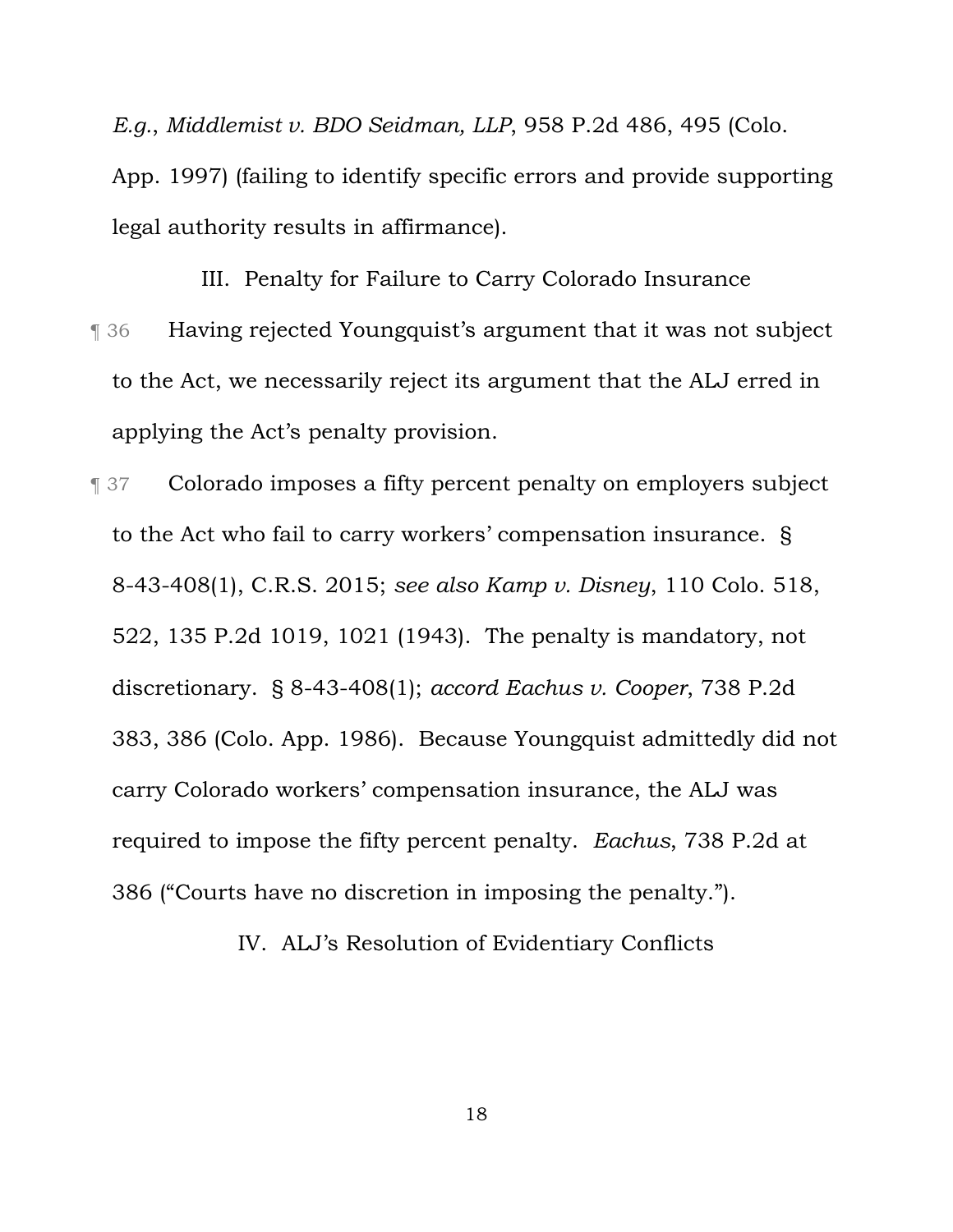- ¶ 38 Last, Youngquist argues the ALJ failed to resolve conflicts in the evidence as required by section 8-43-301(8), C.R.S. 2015. We disagree.
- ¶ 39 An "ALJ is required to make specific findings only as to the evidence [the ALJ] found persuasive and determinative." *Gen. Cable Co. v. Indus. Claim Appeals Office*, 878 P.2d 118, 120-21 (Colo. App. 1994). An ALJ has no obligation to address every issue raised or any particular evidence which the ALJ finds unpersuasive. *Id.* Nor are we aware of any requirement that an ALJ must review and discuss the testimony of each and every testifying witness.
- ¶ 40 The ALJ found that Miner suffered a work-related injury. In so finding, the ALJ expressly credited Miner's testimony that he fell while working on the oil rig and suffered a back injury. The ALJ also credited Miner's doctor's testimony "as being persuasive on the issue of compensability." Based on the doctor's testimony, the ALJ found that the work-related fall aggravated Miner's underlying preexisting condition and was compensable under Colorado law.
- ¶ 41 The ALJ's findings, however, did not comment on the testimony of a Youngquist employee who stated that "there's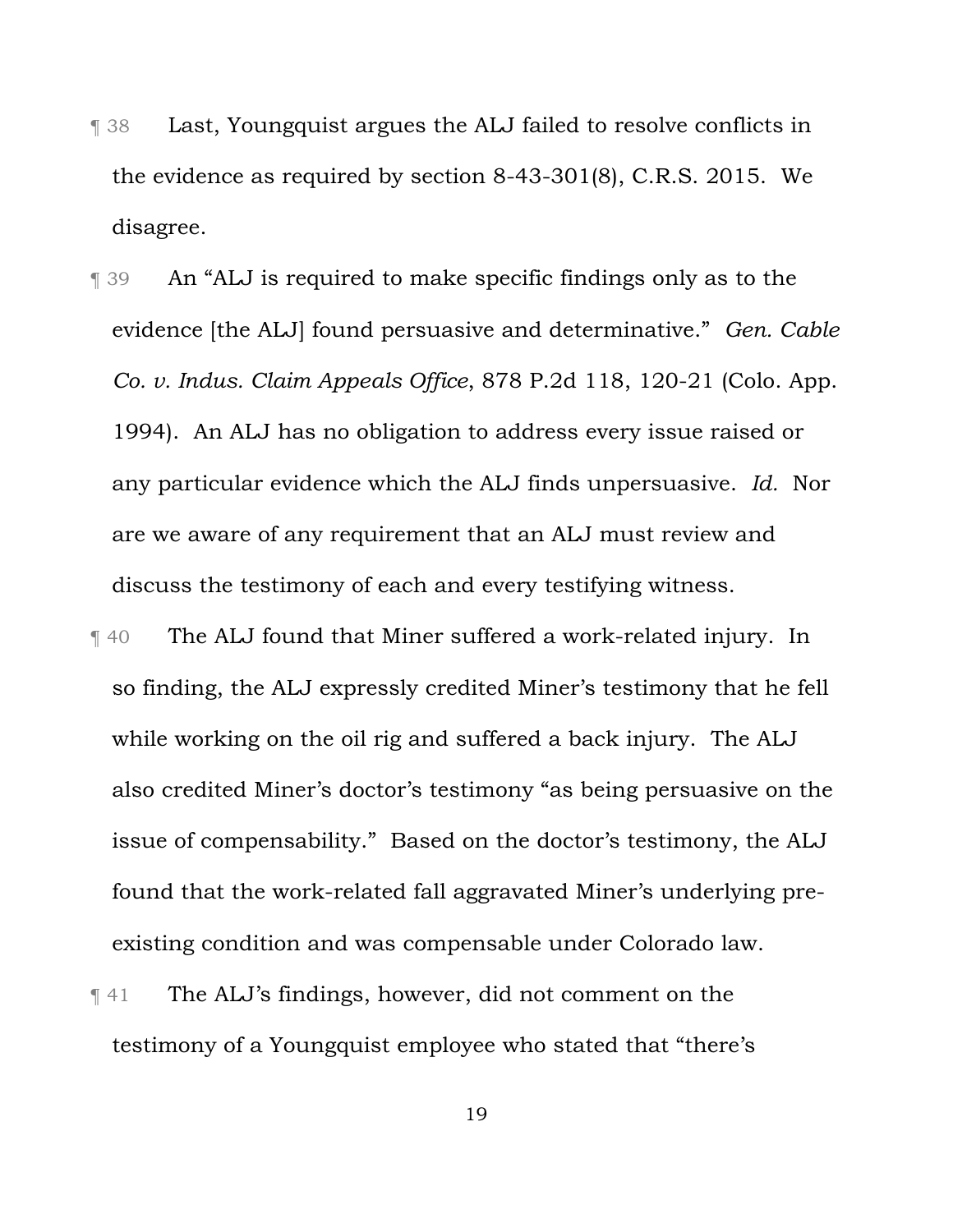typically a lot of people" on the rigs and it is unlikely that someone could have an accident without being observed. The employee admitted he was "not really" familiar with Miner, and he offered no direct testimony about Miner's accident or injury.

- ¶ 42 We perceive no error in the ALJ's findings. In crediting Miner's explanation of his fall and injury, the ALJ implicitly rejected the speculation that someone would have seen Miner's fall because "there's typically a lot of people" working on the rig. And the ALJ expressly stated that he "ha[d] not addressed every piece of evidence that might lead to a conflicting conclusion and ha[d] rejected evidence contrary" to the findings of fact. The ALJ therefore did consider and reject Youngquist's employee's testimony.
- ¶ 43 The ALJ properly weighed the evidence and provided sufficient and specific reasons for his finding that Miner suffered a compensable work-related injury. The decision is supported by substantial record evidence. Accordingly, we may not disturb the ALJ's finding.

# V. Conclusion

¶ 44 The Panel's order is affirmed.